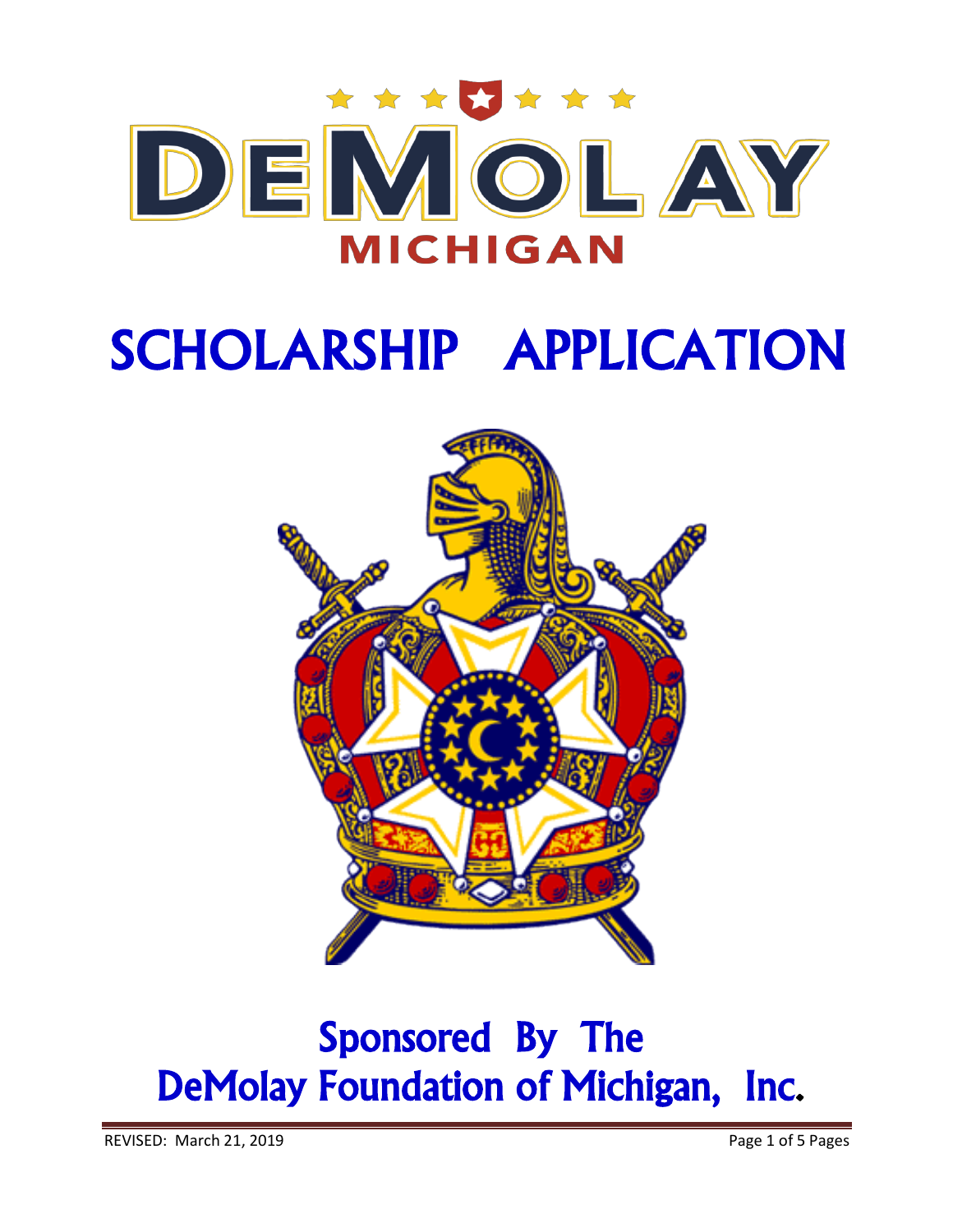## DeMolay Foundation of Michigan, Inc. Application for Educational Scholarship

(If more space is needed, use additional pages)  *ALL INFORMATION WILL BE TREATED AS CONFIDENTIAL*



Greeting Brother,

The DeMolay Foundation of Michigan, Inc. is again proud to announce it will be awarding scholarships the ensuing year.

The applicant must be an **Active DeMolay** or **Senior DeMolay** (and have not have obtained the age of 25 years), who is a **member in good standing** in a **DeMolay Chapter in the Jurisdiction of Michigan DeMolay**. Also, the applicant must be a high school senior or an undergraduate college student, who plans to attend an accredited college, university, trade or vocational school.

A few things to remember while completing this application. It is extremely **IMPORTANT** that you fill out the application in full and provide **ALL** information required.

Please note, that there are required signatures. **All applicants MUST** have the your "Chapter Advisor" or "Chairman" sign the scholarship application, even if you are a Senior DeMolay and have not have obtained the age of 25 years. **Also**, your Parents (or Guardians) signature will be required for any applicant under the age of 21.

**All applicants MUST include** an official high school transcript, certified by the school that includes the student's academic record for the most recent marking period. College students must include a copy of their most recent grades along with their current GPA. (*Please photo copy these records for the Michigan DeMolay Fondation, as the records will not be returned, and do not submit original records)*.

Remember, this Scholarship is a **"GRANT"**. You are not required to repay the DeMolay Foundation of Michigan, Inc. for any amount(s) that may be awarded, if you attend an accredited college, university, trade or vocational school. **HOWEVER**, **if for any reason you do not attend an accredited college, university, trade or vocational school within six months of being awarded a scholarship, it will be expected that you return the awarded amount**.

**All** DeMolay Foundation of Michigan, Inc. **Scholarship Applications must be submitted no later than the deadline date of June 1st.**

We look forward to receiving you application, and if you are awarded a Scholarship, we will notify you in time to make your plans to attend this year's **Michigan DeMolay Conclave** for the Scholarship presentation.

**Your Scholarship Application must be submitted no later than the deadline date of June 1st to..**

#### **Dad Vince D'Aguanno**

DeMolay Foundation of Michigan, Inc. Scholarship Committee Chairman **46581 Strathmore Rd. Plymouth, MI. 48170-3436** *Or* **email: daguannov@comcast.net**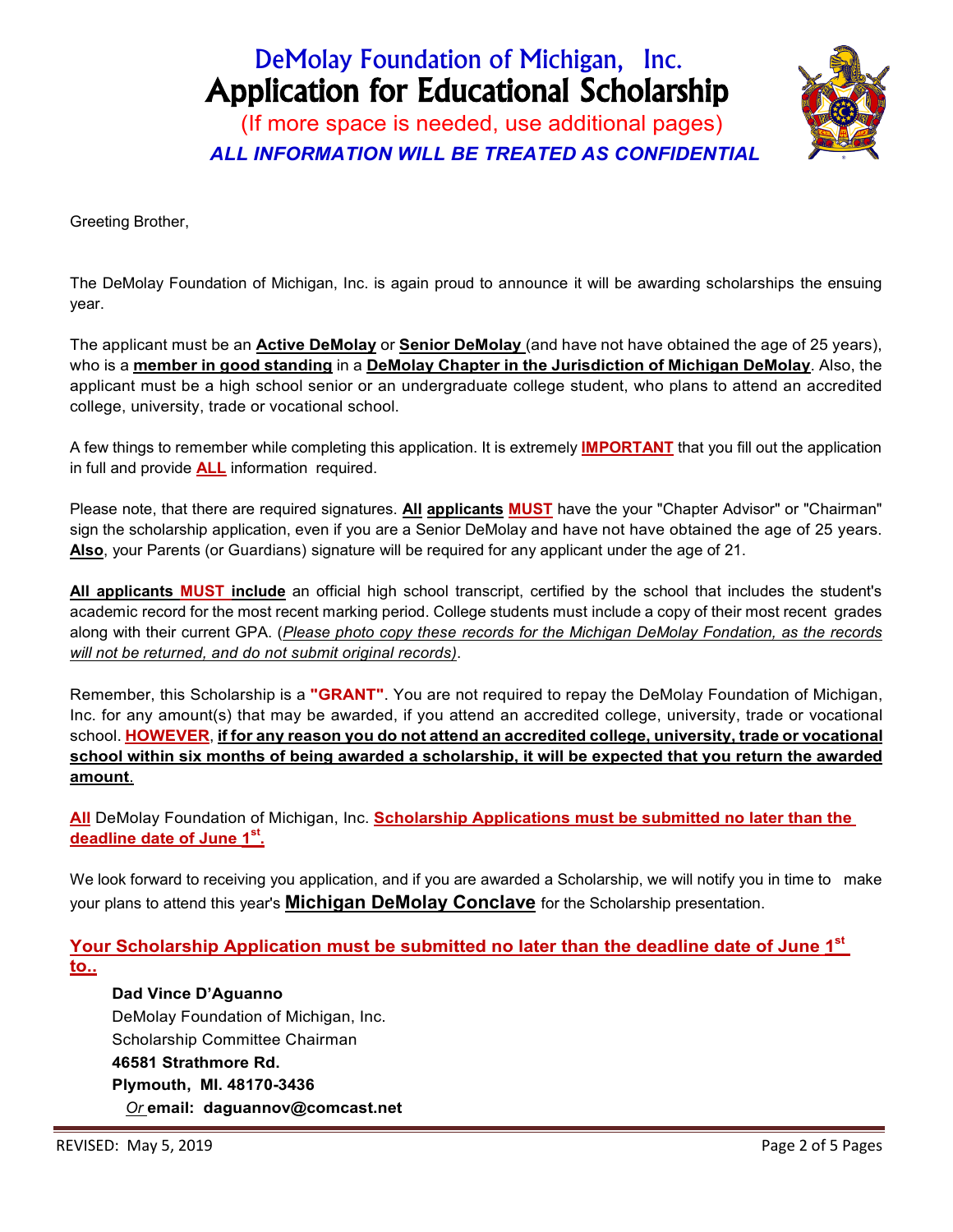## DeMolay Foundation of Michigan, Inc. Application for Educational Scholarship



(If more space is needed, use additional pages)  *ALL INFORMATION WILL BE TREATED AS CONFIDENTIAL*

|                                                                                                                                                                                                                                      | 3) Home Address: STREET ADDRESS                                                                                |  |  |  |
|--------------------------------------------------------------------------------------------------------------------------------------------------------------------------------------------------------------------------------------|----------------------------------------------------------------------------------------------------------------|--|--|--|
|                                                                                                                                                                                                                                      |                                                                                                                |  |  |  |
|                                                                                                                                                                                                                                      | ZIPCODE<br>STATE <b>STATE</b><br><b>CITY</b><br>4) Phone Number: HOME: ( ) CELL: ( )                           |  |  |  |
|                                                                                                                                                                                                                                      |                                                                                                                |  |  |  |
|                                                                                                                                                                                                                                      |                                                                                                                |  |  |  |
|                                                                                                                                                                                                                                      |                                                                                                                |  |  |  |
|                                                                                                                                                                                                                                      |                                                                                                                |  |  |  |
|                                                                                                                                                                                                                                      |                                                                                                                |  |  |  |
|                                                                                                                                                                                                                                      |                                                                                                                |  |  |  |
| 11) Address Of Parents (or guardians): <u>contract and contract and contract and contract and contract and contract and contract and contract and contract and contract and contract and contract and contract and contract and </u> |                                                                                                                |  |  |  |
|                                                                                                                                                                                                                                      |                                                                                                                |  |  |  |
|                                                                                                                                                                                                                                      | <b>STREET ADDRESS</b>                                                                                          |  |  |  |
|                                                                                                                                                                                                                                      | STATE ZIPCODE<br><b>CITY</b>                                                                                   |  |  |  |
| 12)                                                                                                                                                                                                                                  |                                                                                                                |  |  |  |
| 13)                                                                                                                                                                                                                                  |                                                                                                                |  |  |  |
| Give Masonic and/or Eastern Star Affiliation of Your Parents Or Guardians:<br>14)                                                                                                                                                    |                                                                                                                |  |  |  |
|                                                                                                                                                                                                                                      |                                                                                                                |  |  |  |
|                                                                                                                                                                                                                                      | 15) Educational Facility You Have Chosen to Attend: [1997] Educational Pacific View Attends                    |  |  |  |
|                                                                                                                                                                                                                                      |                                                                                                                |  |  |  |
| 17)                                                                                                                                                                                                                                  | Educational Field Chosen and why: Managem and why and the summan was also been also as a set of the summan was |  |  |  |
| 18)                                                                                                                                                                                                                                  | Estimated Annual Tuition: Manual Annual Tuition: Manual Annual Annual Annual Annual Annual Annual Annual Annua |  |  |  |
| 19)                                                                                                                                                                                                                                  | You must break down this tuition in the following categories:                                                  |  |  |  |
|                                                                                                                                                                                                                                      | 18a) Course Fees: _________18b) Book Fees: ________18c) Room & Board: _________                                |  |  |  |
|                                                                                                                                                                                                                                      |                                                                                                                |  |  |  |

#### **YOU MUST PRINT OR TYPE ALL INFORMATION REQUIRED**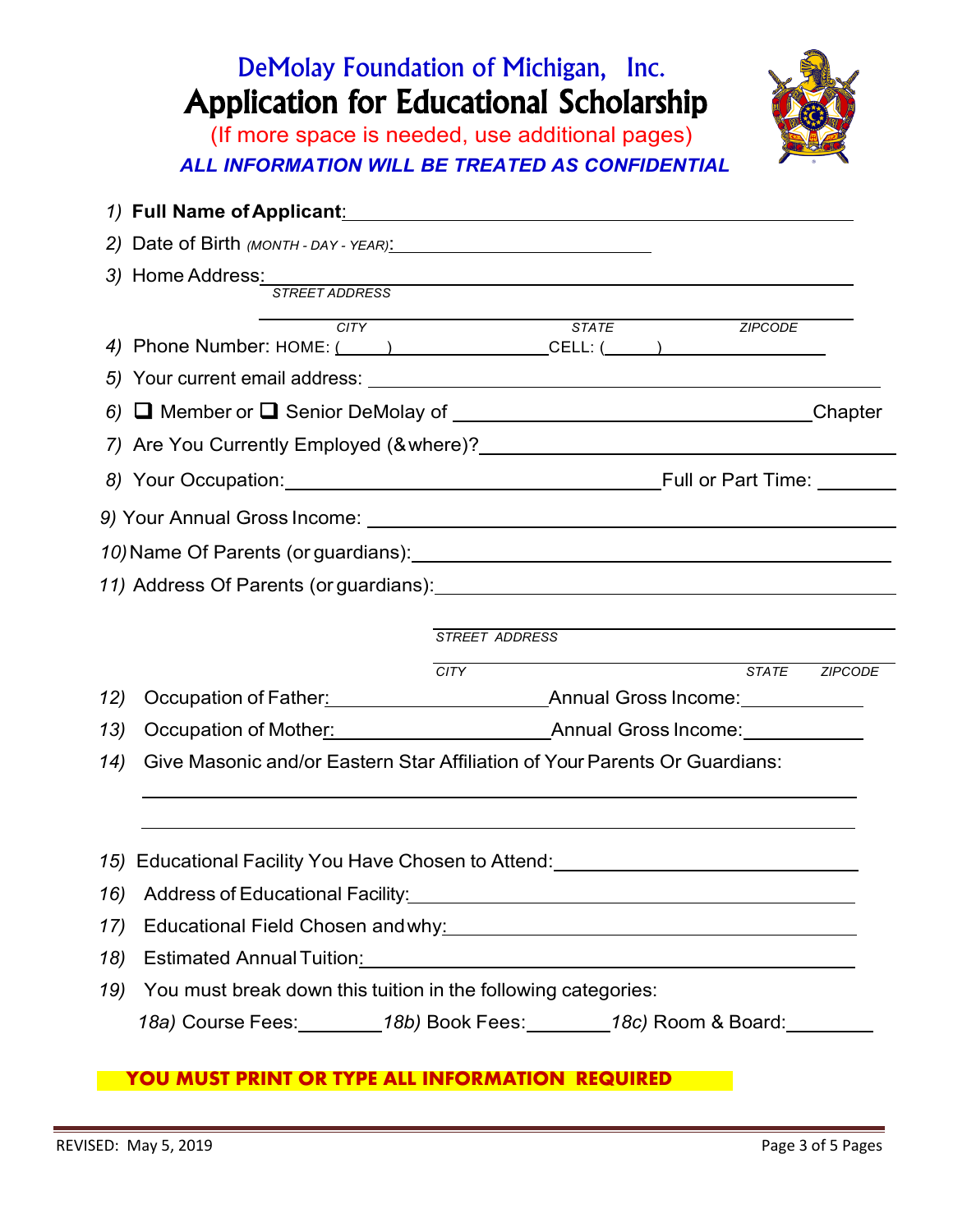## DeMolay Foundation of Michigan, Inc. Application for Educational Scholarship

(If more space is needed, use additional pages)  *ALL INFORMATION WILL BE TREATED AS CONFIDENTIAL*

#### **Full Name of Applicant**:

|                                                                                  | 20) How many credit hours do you plan on taking per semester?                       |  |  |  |
|----------------------------------------------------------------------------------|-------------------------------------------------------------------------------------|--|--|--|
|                                                                                  |                                                                                     |  |  |  |
|                                                                                  | $\Box$ Yes<br>$\Box$ No<br>21) Is a transcript attached to this application?        |  |  |  |
|                                                                                  | If No, list reason your transcript is Not attached:                                 |  |  |  |
|                                                                                  |                                                                                     |  |  |  |
|                                                                                  | 22) Knowing that this Scholarship does not cover 100% of your tuition, what are you |  |  |  |
|                                                                                  | doing, or what have you done, to make up the difference?                            |  |  |  |
|                                                                                  |                                                                                     |  |  |  |
| 23) Have you been awarded any other scholarships to date for your next semester? |                                                                                     |  |  |  |
|                                                                                  | $\Box$ Yes<br>$\Box$ No                                                             |  |  |  |
|                                                                                  | 24) If Yes, please describe them, (state the amount awarded, & dates received):     |  |  |  |
|                                                                                  |                                                                                     |  |  |  |
|                                                                                  |                                                                                     |  |  |  |
|                                                                                  | 25) When do you expect to complete your current educational goals?                  |  |  |  |
|                                                                                  | Married: UYes UNo<br>26) Are you: Single: $\Box$ Yes $\Box$ No                      |  |  |  |
|                                                                                  | Divorced: $\Box$ Yes $\Box$ No<br>Widowed: UYes UNo                                 |  |  |  |
|                                                                                  | 27) Do you have any dependents? (If yes, please give names and ages):               |  |  |  |
|                                                                                  |                                                                                     |  |  |  |
|                                                                                  | 28) You may include any recommendations, materials and/or comments that may help    |  |  |  |
|                                                                                  |                                                                                     |  |  |  |

The Scholarship Committee in review of this application *(Use AdditionalPages)*:

### **YOU MUST PRINT OR TYPE ALL INFORMATION REQUIRED**